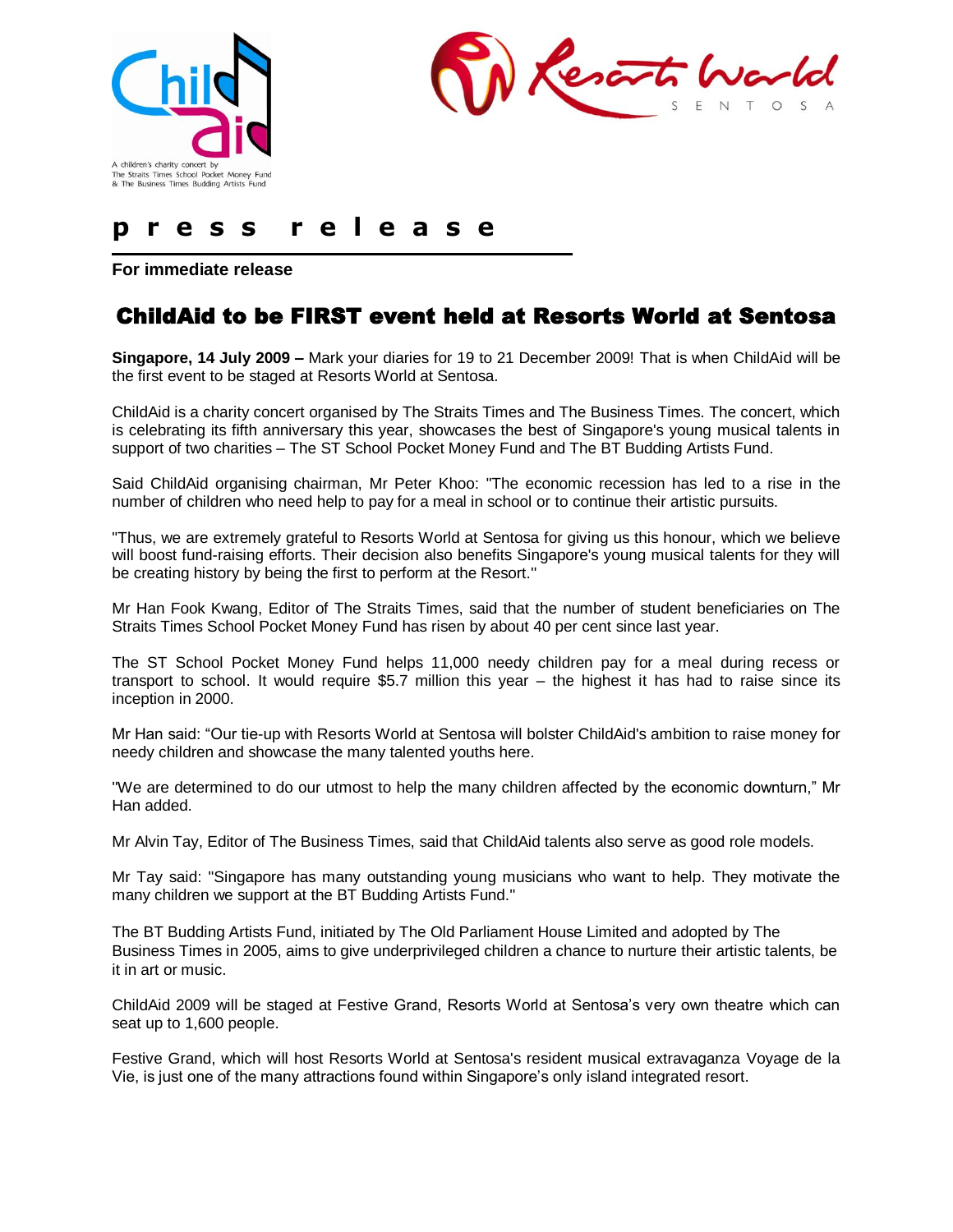Owned by Genting Singapore, S\$6.59-billion venture will include South-east Asia's first and only Universal Studios theme park, the world's largest oceanarium, six hotels, a casino, and a host of other entertainment options.

Ms Andrea Teo, Vice President of Entertainment for Resorts World at Sentosa said: "Besides being the first event at Resorts World at Sentosa, we will be dedicating our expertise and experience in the field of stage production, choreography amongst many other things."

"The talents on display for previous ChildAid concerts were tremendous. We want to build on that success and ChildAid 2009 held at Festive Grand is going to present these talents on a grander and even larger scale," Ms Teo said.

Ms Teo, a former Executive Producer and Director of television sitcoms such as Under One Roof, Phua Chu Kang and Happy Belly, will also be part of the ChildAid producing team, together with Mary Loh and Jason Ramsburg from the Resorts World entertainment team, Arts House general manager Colin Goh and reknowned musican Iskandar Ismail.

Ms Teo adds: "Resorts World at Sentosa is not scheduled to open until early next year, but when SPH approached us with the opportunity to contribute to the cause, our different teams , ranging from Projects to Entertainment and Traffic, sat down and decided that we will pull all stops to make this happen. ChildAid will be the inaugural show in Resorts World, and the first performance that we will raise our curtains for at our Festive Grand theatre.''

Resorts World at Sentosa is on-track for its early 2010 soft opening, which will include Universal Studios Singapore, four hotels, part of FestiveWalk and the casino.

As in previous years, The Straits Times and The Business Times will be conducting a nationwide search for talents. Those who wish to audition must be Singapore residents and not older than 19 years of age.

Said ChildAid artistic director Mr Iskandar Ismail, who is last year's Cultural Medallion recipient: "Many ChildAid performers of the past have gone on to bigger things. Our search for the best fresh talent in Singapore begins today. So do write to us for an audition.''

He cited the opening ceremony of the Asian Youth Games as an example. "Three of the vocalists who performed at the Asian Youth Games opening ceremony came from ChildAid,'' said Mr Ismail.

Teenagers Amni Musfirah, Lian Kim Selby and Nathan Hartono performed in ChildAid before being picked up by Asian Youth Games organisers.

It was the same for soprano Janani Sridhar, who performed at the first ChildAid concert in 2005. The 19 year-old sang the national anthem at last year's Singapore Formula One race.

At the press conference, the organizers revealed the first three performers for ChildAid 2009.

They are: 15-year-old singer Amni from School of the Arts as well as drummers Zidann Zalizann, 8, from Greenridge Primary School, and Aaron Lee, 13, from Queensway Secondary School.

Said Mr Ismail: "As this is the fifth anniversary of ChildAid, we wanted to bring back the best of the talent we have put on show before.

"Amni, Zidann and Aaron were outstanding in last year's sell-out show," Mr Ismail added.

ChildAid 2009 is seeking sponsors to help its charities.

There are four sponsorship tiers – Diamond (\$200,000 and above) Platinum (\$100,000 \$199,999) Gold (\$50,000-\$99,999) Silver (\$30,000-\$49,999) and Bronze (\$10,000-\$29,999).

Interested sponsors may contact Ms Wee Ngiap Hiang at weenh@sph.com.sg or at 6319 5054.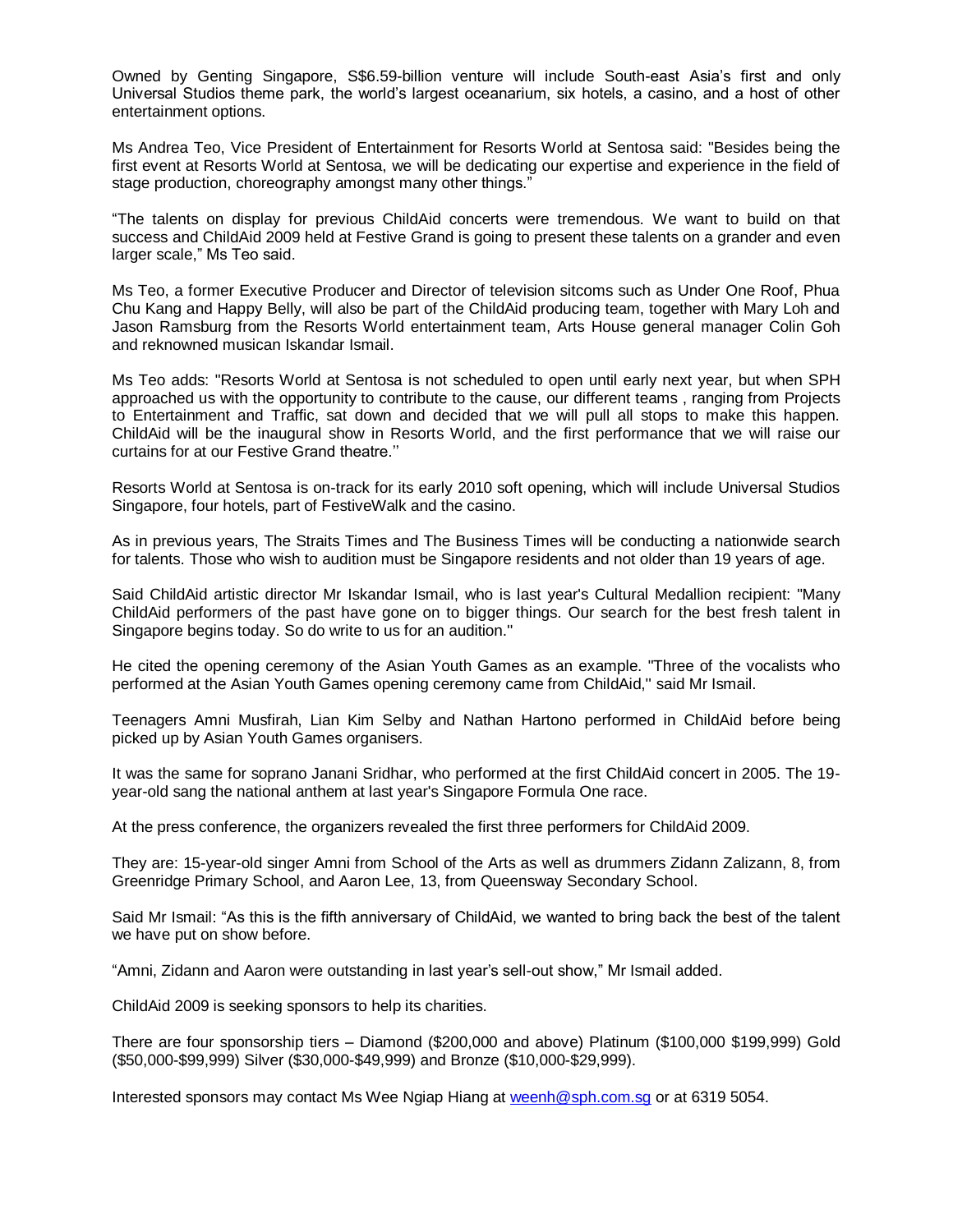Details on ticket sales will be announced in October, two months before ChildAid 2009 opens at Resorts World at Sentosa.

- END -

## **TO AUDITION FOR CHILDAID 2009**

The concert organizers are looking for English-medium acts for the event. Interested talents in the fields of music, dance or emceeing must be Singapore residents below the age of 19.

They must send in their audition materials to be considered for selection. The preferred format for audition material is DVD, VCD or CD. Applicants should include a photograph and a one-page write-up of themselves, their musical achievements, and why they want to be a part of ChildAid.

Other essential details include their name, age and school, as well as their parents' name, contact number and e-mail address.

Audition materials can be sent to [childaid@sph.com.sg](mailto:childaid@sph.com.sg) or to the following address:

ChildAid 2009 Singapore Press Holdings 1000 Toa Payoh North, News Centre Singapore 318994

The closing date for submissions is **Mon, 17 August 2009.** Shortlisted youths will be invited to the auditions on Sun, 30 August 2009.

A panel of judges led by ChildAid artistic director Iskandar Ismail will assess all applications and successful applications will be invited to audition.

#### **About Resorts World at Sentosa**

Slated to be one of the world's most exciting family destinations, Resorts World at Sentosa is a collection of resorts and attractions with a plethora of fun-filled offerings for the entire family.

Taking pride of place on Singapore's resort island of Sentosa and spanning 49 hectares of lush greenery amongst pristine lakes, this S\$6.59 billion mega-resort will be home to Southeast Asia's first and only Universal Studios theme park, the world's largest oceanarium – Marine Life Park and the region's only fully integrated destination spa – ESPA.

The Resort also boasts a total of 1,800 keys, spread across its six hotels of varying themes, with full conference and meeting amenities, including a ballroom that sits 7,300 delegates. Topping the list are the ultra-luxurious Maxims Tower, and the world's only Hotel Michael, named after famed US-architectural legend, Michael Graves who designed the entire destination. Other accommodation options include the trendy Hard Rock Hotel Singapore, as well as beach facing Spa Villas, perfect for some solitude and privacy.

Resorts World at Sentosa's myriad of MICE facilities will also be able to accommodate 35,000 delegates. Options include one of Asia's largest ballrooms with a capacity of 7,300 guests, 26 function rooms – most of which with garden views – as well as some of Singapore's most creative event venues within Universal Studios Singapore.

Beyond hotels and attractions, there will also be world-class entertainment to engage visitors. Most eagerlyanticipated is the Crane Dance – a spectacular multi-media moving art with cleverly choreographed animatronic cranes set out at the waterfront.

An unparalleled array of retail and dining options at FestiveWalk, as well as roving acts and street performances await guests at the Bull Ring.

Resorts World at Sentosa opens its doors to the world in early 2010.